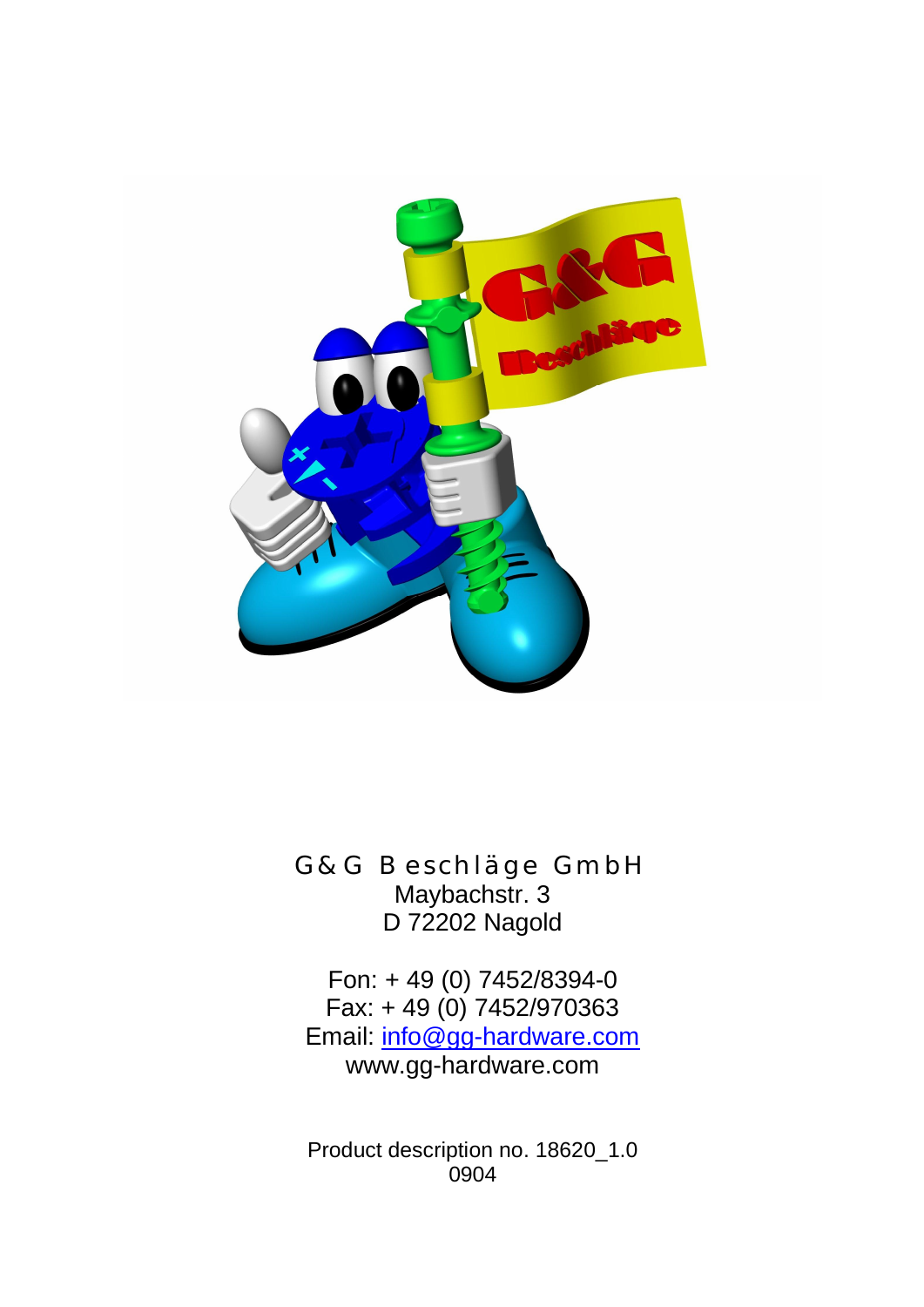G&G Beschläge GmbH

## **Eccentric cam with circumventive cam and decreasing undercut**



pic. 01

## Standard-application:

Bolt is screwed into existing drill hole, the eccentric cam is pushed into the other drill hole. By turning the eccentric cam a stable connection is created due to an eccentric cam curve which grips underneath the bolt head (pic. 01).

Problems occur if the drill hole distance of the eccentric cam drill hole is not correct or other deviations are present and therefore the pre-defined distance is not adhered to. This increases or decreases the diameter, i.e. the distance of the base board in relation to the eccentric cam curve.

If the distance is too small, then no bolting (tension) of the connection can occur and the connection will no longer work. If the distance is too large, then the stress onto the connection will be too much. This can have the following effects:

| Register of Companys        | <b>General Manager:</b> | <b>Bank:</b> SPK Pforzheim/Calw |
|-----------------------------|-------------------------|---------------------------------|
| Magistrates Court Stuttgart | Ralf Nesch              | BLZ 666 500 85                  |
| HRB 340483                  |                         | Kto.Nr.: 005 254 671            |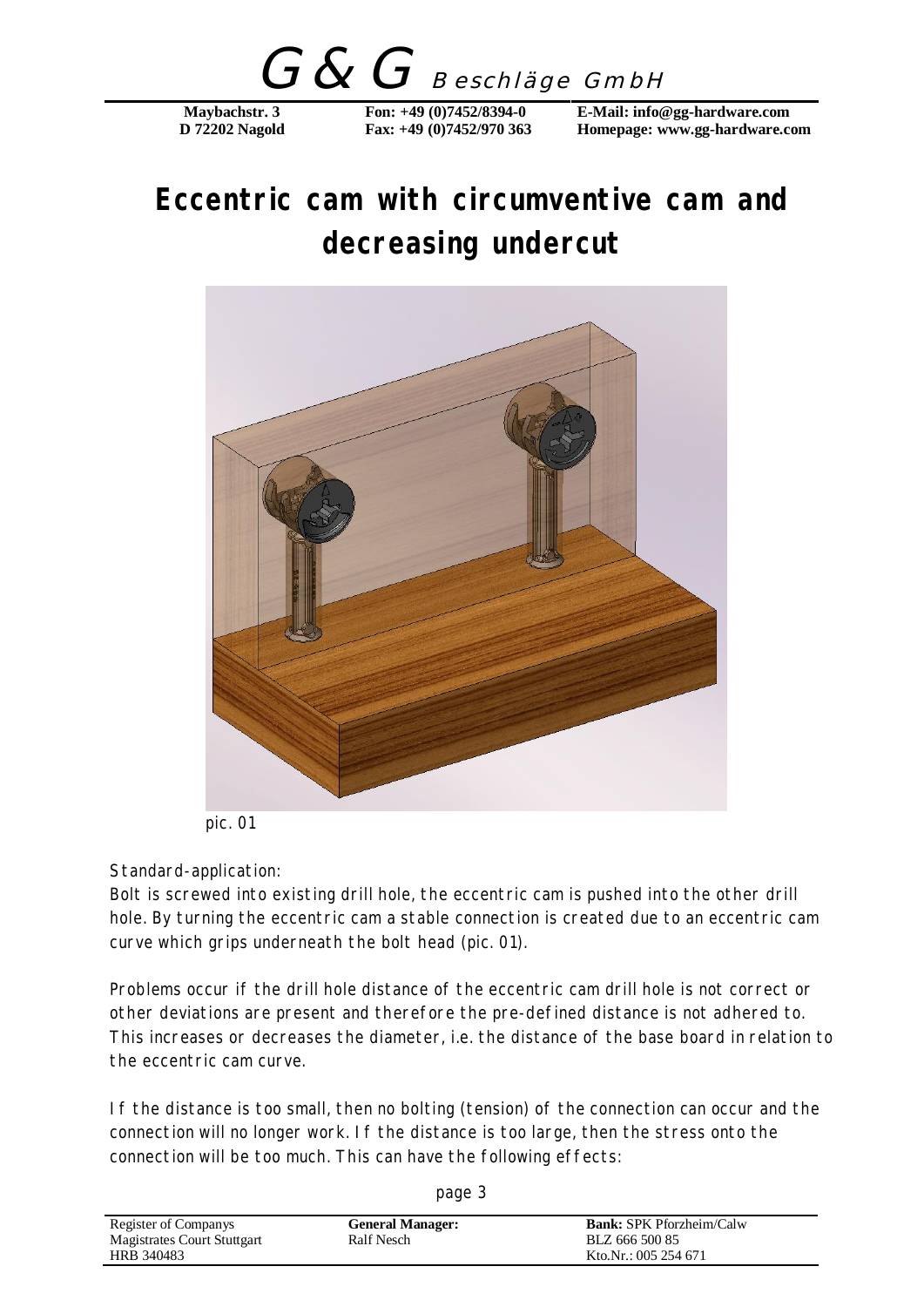G&G Beschläge GmbH

- Bolt thread is pulled out of the drill hole
- Bolt head may break off
- Eccentric cam may carve into the wood and will jut out at an angle (visually bad)
- Eccentric cam bends and may break completely.

In most cases, the eccentric cam will carve into the wood and bend until it breaks.

The image below (pic. 02), a sectional view of an almost completely tightened eccentric cam, shows how the tensioning works. The intersecting material will be crushed slightly or the intersection reduces if the eccentric cam carves into the material.



pic. 02

| Register of Companys        | <b>General Manager:</b> | <b>Bank:</b> SPK Pforzheim/Calw |
|-----------------------------|-------------------------|---------------------------------|
| Magistrates Court Stuttgart | Ralf Nesch              | BLZ 666 500 85                  |
| HRB 340483                  |                         | Kto.Nr.: 005 254 671            |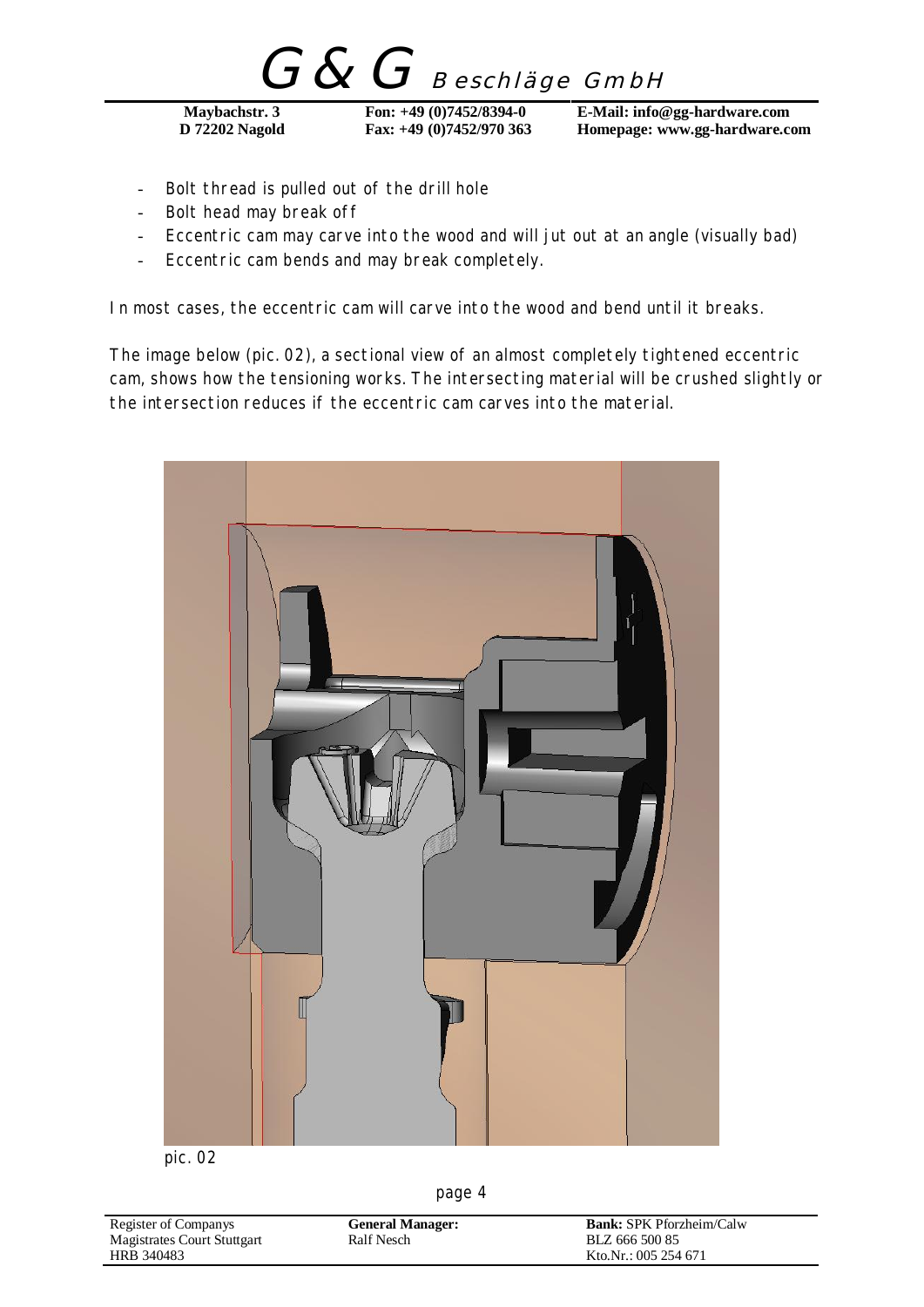$G\&G$  Beschläge GmbH

In the event of overstress (i.e. if the nominal distance dimension is exceeded by 1mm), then all currently available eccentric cams will no longer perform, since the curve (or the lower leg of the eccentric cam, in pic.02 the left part of the cam) bends away.



pic. 03

Sectional view of connection in almost completely tightened condition (pic. 03):

- If the diameter is too small then the bolt head will sit too far up, and no tensioning can occur since there is no more contact present.
- If the diameter is too large then the bolt head will sit too far down. The curve hence grips further to the front of the bolt head, and due to the freestanding leg the stress becomes too much since more leverage occurs depending on how soon the head gets into contact with the curve. Eccentric cam will bend until it breaks (leverage of the curve)

The aim is a secure connection which allows a high degree of tolerance.

| Register of Companys        | <b>General Manager:</b> | <b>Bank:</b> SPK Pforzheim/Calw |
|-----------------------------|-------------------------|---------------------------------|
| Magistrates Court Stuttgart | Ralf Nesch              | BLZ 666 500 85                  |
| HRB 340483                  |                         | Kto.Nr.: 005 254 671            |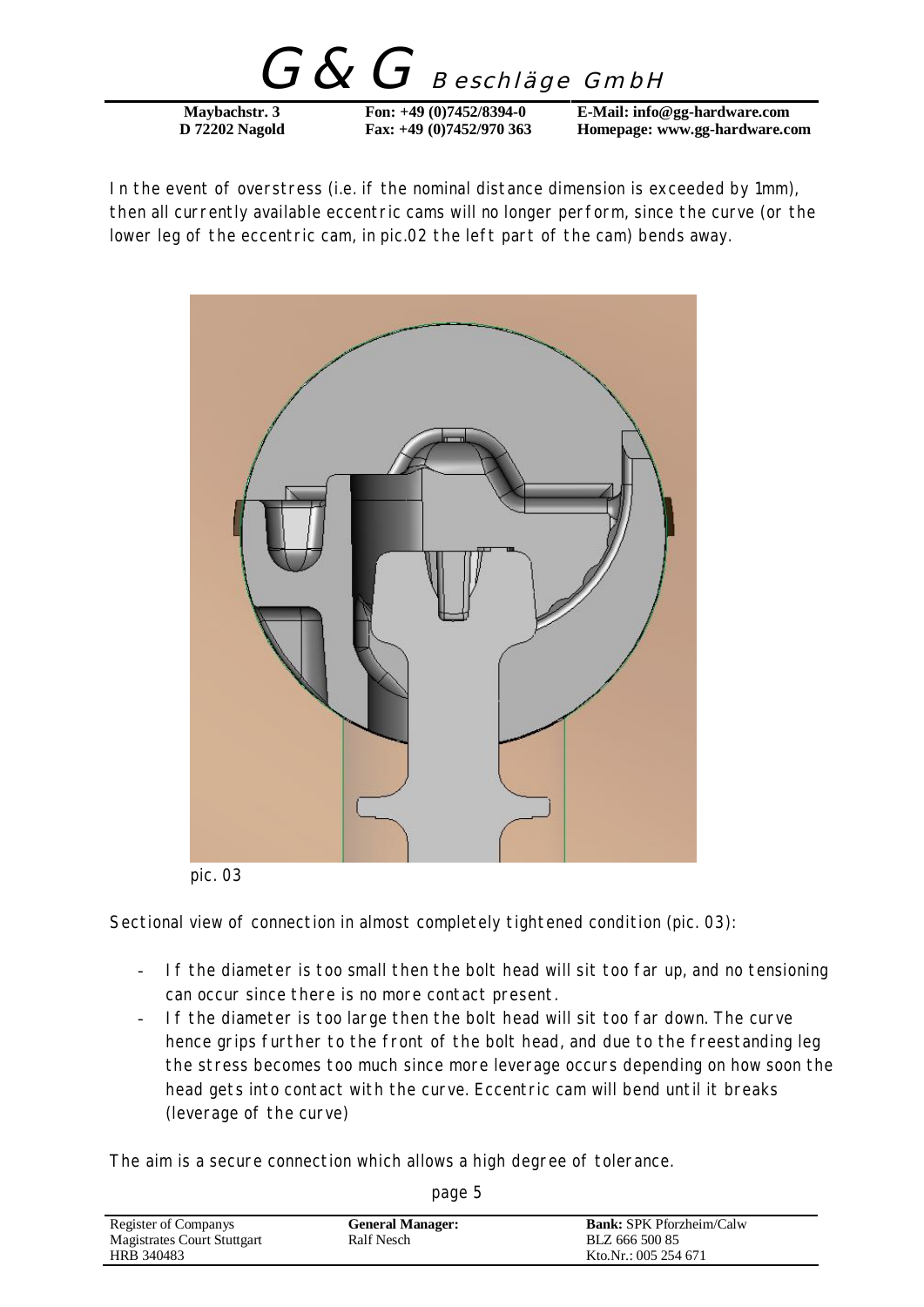G&G Beschläge GmbH

Since 2007, the curve in the current eccentric cam series 18620 made by G&G Beschläge was modified as follows in order to decrease the stress on eccentric cams (pic. 04):



pic. 04

Behind the actual curve an undercut was created, which allows the eccentric cam to deform (circumventive curve) instead of distorting completely. The material is pushed into the free space of the undercut, which enables the eccentric cam to compensate a diameter tolerance of 1.5 mm in comparison of the 0.8 mm tolerance provided by standard eccentric cams.

| page 6                      |                         |                                 |
|-----------------------------|-------------------------|---------------------------------|
| Register of Companys        | <b>General Manager:</b> | <b>Bank:</b> SPK Pforzheim/Calw |
| Magistrates Court Stuttgart | Ralf Nesch              | BLZ 666 500 85                  |
| HRB 340483                  |                         | Kto.Nr.: 005 254 671            |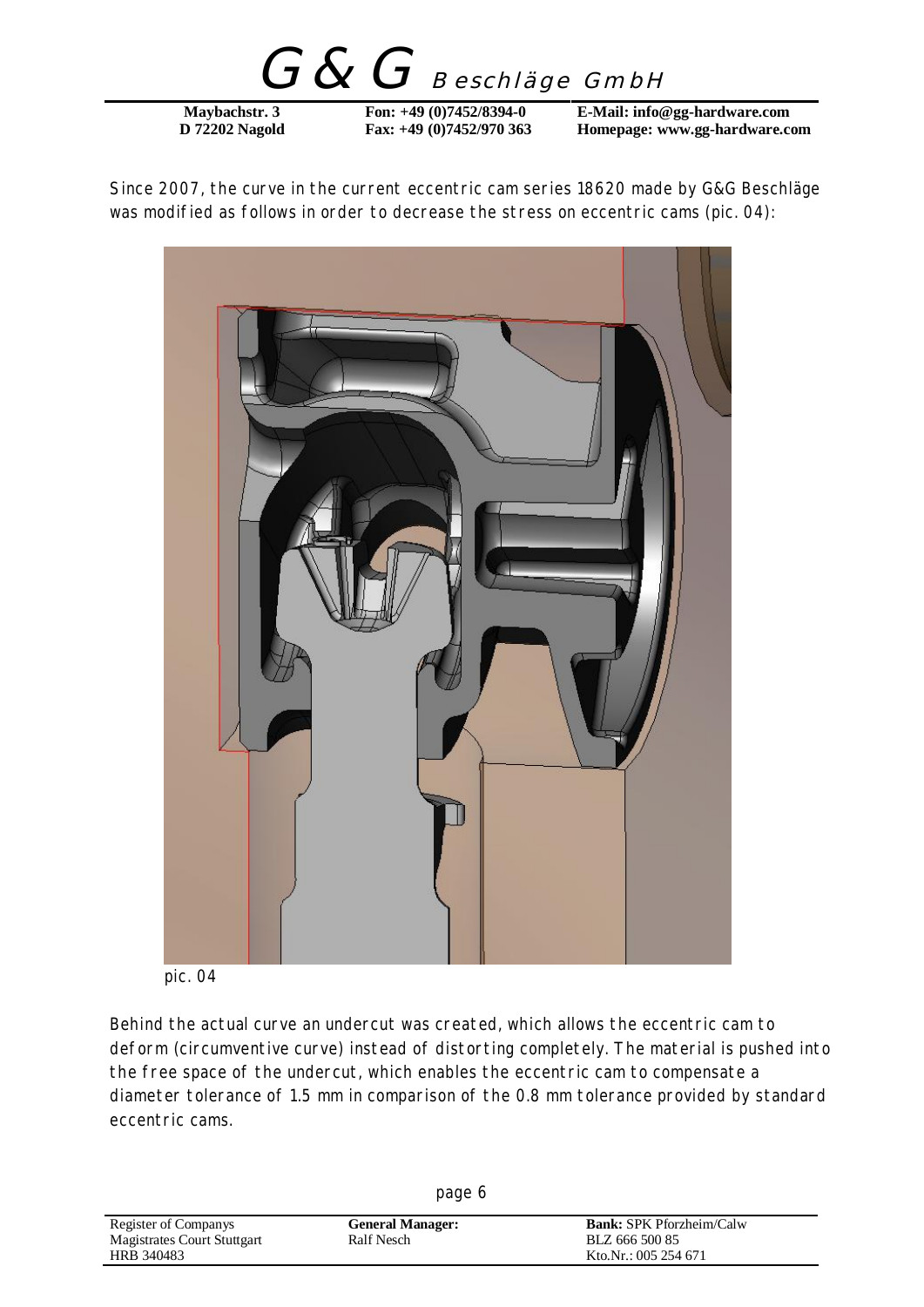$G$ Beschläge GmbH

Another important point is, however, the safety of the connection against loosening or slacking. This means that once installed the connection may not loosen and even after tightening the eccentric cam several times, no loosening in the connection may occur. Extreme scenarios e.g. furniture moves house several times and the resulting disassembly and re-assembly of the furniture leads to a change in conditions and the diameter may change.

If the eccentric cam with an undercut curve was once overstressed then the complete curve is (deliberately) deformed and can no longer achieve the required tension even if the diameter is correct which means that the connection is loose.

The same may occur for a shear force, i.e. if furniture is moved then the stress onto the connection may increase for the short-term.

## **Conclusion:**

Both eccentric cam types (the standard eccentric cams and the new eccentric cams range 18620 made by G&G) have their advantages:

- standard: Secure connection if the diameters are exact and the eccentric cam is overstressed. (pic. 05)
- G&G 18620: Compensates large (manufacturing) tolerances and secure connection, however disadvantages if overstressed. (pic. 06)

**Aim:** 

Combine both advantages (pic. 07)

**Approach:** 

- Deformation of a standard eccentric cam occurs mainly due to the fact that when the eccentric cam is tightened at a diameter that is too large, the stress onto the eccentric cam becomes too much due to the leverage and hence the deformation occurs.
- For the G&G eccentric cam 18620 the connection is loosened after being overstressed by allowing the curve to give way even in the final position (completely closed eccentric cam), i.e. the material is pushed sideways.

The new development is based on the fact that the undercut is large at the start of the curve and decreases towards the end of the curve (decreasing undercut).

This allows compensate diameter tolerances of 1.5 mm, but it still leads to a connection which is resistant to overstress in the final position, in fact which is even better than in standard eccentric cam since the bending of the eccentric cam is almost completely prevented.

| Register of Companys        | <b>General Manager:</b> | <b>Bank:</b> SPK Pforzheim/Calw |
|-----------------------------|-------------------------|---------------------------------|
| Magistrates Court Stuttgart | Ralf Nesch              | BLZ 666 500 85                  |
| HRB 340483                  |                         | Kto.Nr.: 005 254 671            |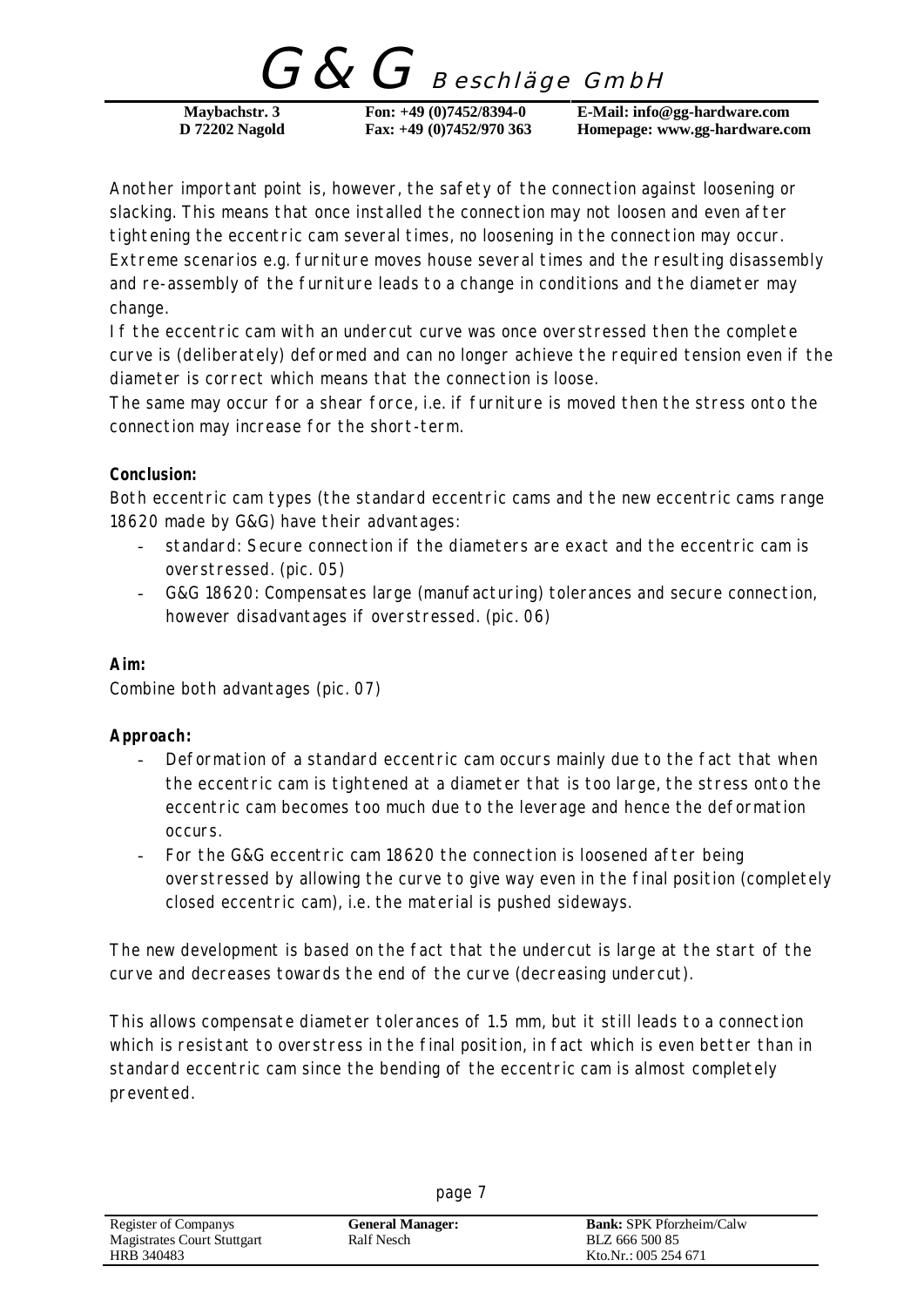G&G Beschläge GmbH

**Maybachstr. 3** Fon: +49 (0)7452/8394-0 E-Mail: info@gg-hardware.com<br>
D 72202 Nagold Fax: +49 (0)7452/970 363 Homepage: www.gg-hardware.com Homepage: www.gg-hardware.com



pic. 05



pic. 06



pic. 07

| Register of Companys        | <b>General Manager:</b> | <b>Bank:</b> SPK Pforzheim/Calw |
|-----------------------------|-------------------------|---------------------------------|
| Magistrates Court Stuttgart | <b>Ralf Nesch</b>       | BLZ 666 500 85                  |
| HRB 340483                  |                         | Kto.Nr.: 005 254 671            |